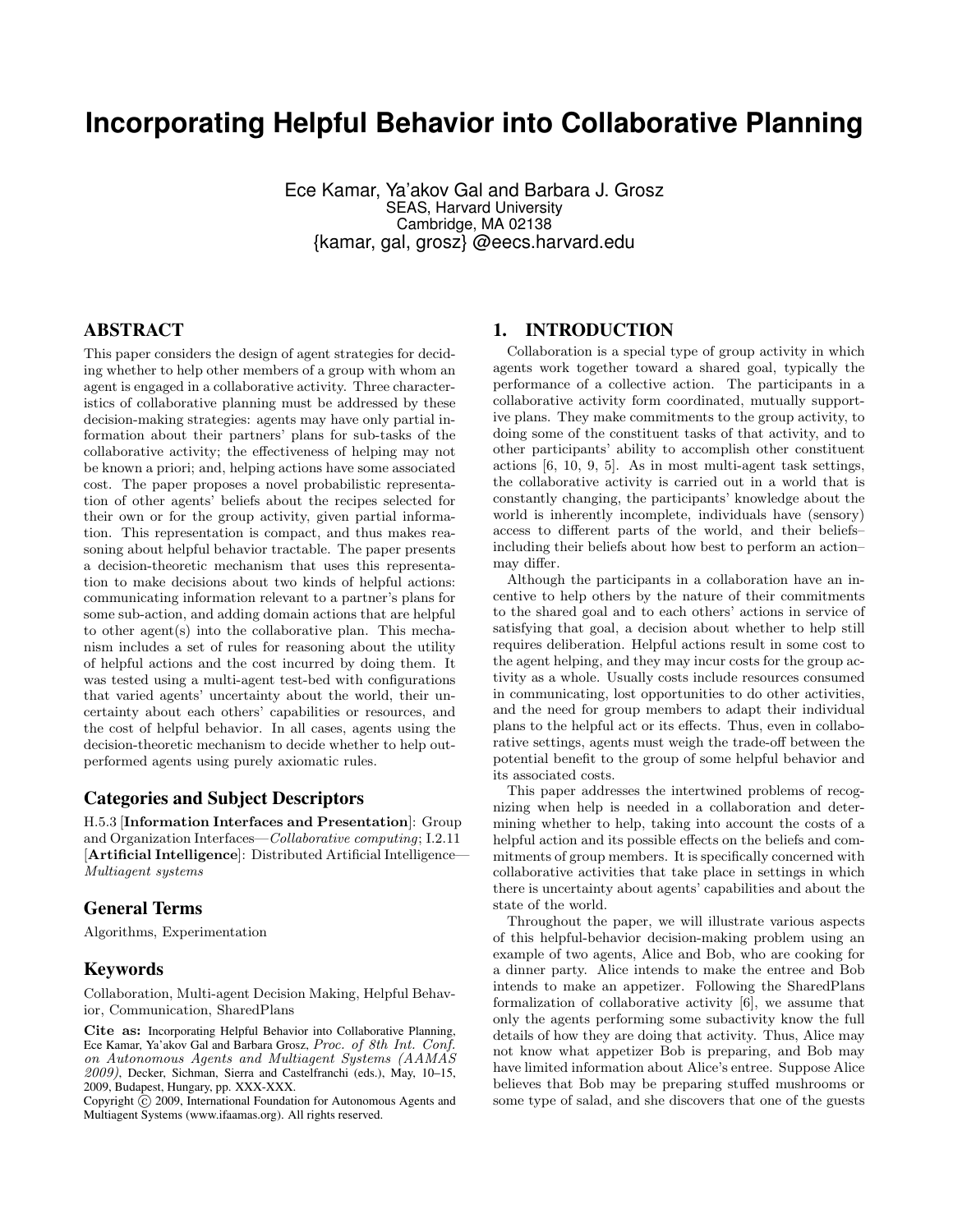is allergic to mushrooms. Alice needs to decide whether to communicate this information to Bob. Her entree recipe may be ruined if she takes too long to find Bob and inform him. She needs to reason not only about this cost, but also about the likelihood that Bob's appetizer recipe involves mushrooms.

We consider two distinct types of helpful behavior: performing a helpful action that is outside the scope of an agent's individual responsibility in the collaborative activity (e.g., Alice's buying an ingredient for Bob's appetizer); and, communicative actions, including two sub-types: informing actions (e.g., Alice's telling Bob that one of the guests is allergic to mushrooms) and asking actions (e.g., Alice's inquiring of Bob whether any of the dinner guests are vegetarian). We provide a general decision-theoretic mechanism for reasoning about the utility of performing each of these behaviors in the context of agents' commitment to the group activity. This mechanism was evaluated empirically using the Colored Trails platform [7] configured to represent situations in which individual agents perform different tasks, group success depends on joint performance, and the world is dynamic. The experiments varied the cost of helpful behavior as well as agents' uncertainty about the world and about the capabilities of other agents with which they collaborated. In all cases, agents performed better using this mechanism to make helpful-behavior decisions than using purely axiomatic methods.

The paper makes three major contributions. First, it expands the SharedPlan formalization by defining a set of rules that formalize the way that helpful behavior arises from the commitments and intentions of the participants in a collaborative activity. This extension formally integrates decision theoretic and BDI models. It thus fills a gap in teamwork theories by incorporating costs and uncertainty into a BDI model (SharedPlans) in a principled and general way, and by making decision theoretic reasoning tractable despite incomplete information. Second, it defines a decision-theoretic mechanism that deploys these rules to refine agents' plans, adding helpful behavior actions when appropriate. Third, it defines a novel compact representation, Probabilistic Recipe Trees (PRT), which is used by the mechanism to accommodate differences among agents' beliefs about the possible recipes that other agents are using. Without this compact representation of uncertainty, integration of BDI and decision-theoretic models would require intractable computation of a complete policy for all of the agents in a collaboration.

In Section 3, we present basic definitions for constructs used in our model. Section 4 presents a novel probabilistic representation of the possible recipes selected by a group. Section 5 defines a set of rules for engaging in helpful behavior that rely on this representation. Section 6 describes the empirical evaluation of the decision-theoretic model.

## 2. RELATED WORK

Several formalizations have been proposed to model collaboration and teamwork [8, 6, 1, 10, 2, 9], all of which recognize communication as a major requirement for successful and cohesive collaborative activity. The research described in this paper differs in considering communication as a special form of helpful behavior and then examining the general question of when to help. In addition, it provides a decision-theoretic rather than axiomatic approach

to modeling helpful-behavior decisions.

Several prior approaches have axiomatized decisions to communicate or to help in the context of formalizations of collaboration in terms of the intentions, beliefs and mutual beliefs of the participants. Cohen and Levesque's axiomatic approach stipulates that agents communicate to the group whenever a goal is discovered impossible to achieve [1, 10]. Fan et al. extend the set of logical axioms to provide for proactive information exchange (informing and asking for information) [3]. These approaches do not consider the cost of communication nor do they provide mechanisms for helpful domain actions that improve the utility of plans.

The SharedPlan (SP) formalization includes axioms that entail adopting intentions for helpful acts, or lead to communication based on certain kinds of intentions in the SP specification [6]. These axioms represent both the benefit of a helpful action to the group activity and the costs to the individual performing the helpful action. However, they do not handle uncertainty regarding the world or agents' capabilities. Furthermore, the specification provides no insight on how these axioms can be realized or implemented in agent design, whereas this paper provides a decision-making mechanism.

STEAM, which drew on both the joint intensions [1, 10] and the SharedPlans [6] theories, supported the construction of agents able to collaborate in complex, real world domains of military training and robot soccer [13]. It included a decision-theoretic mechanism for communication which modeled the cost-benefit trade-off associated with communicating information to the full group. This mechanism constructed a decision-tree for each agent every time a communication action was considered. This had significant complexity costs for agents that needed to consider many such actions. The mechanism defined in this paper has lower complexity and is more general.

Work on decentralized approaches to multi-agent planning have provided models that consider the cost-benefit tradeoffs of communication among agents [4]. As helpful behavior can emerge between any agents in the collaborative activity, the helpful behavior needs to be directly embedded in the joint policy of the whole group of agents, making it exponential in the size of the history of agents' observations. Refining agents' plans in this setting means updating their entire policy every time a helpful action is considered, which is infeasible.

### 3. BASIC DEFINITIONS

In this section, we briefly describe key aspects of the SharedPlan formalization of collaborative activity and define other constructs we will be using through the paper. A SharedPlan comprises a set of beliefs about the actions to be performed and intentions of the agents working together in a collaborative activity. The formalization uses the concept of a recipe as a set of sub-actions and constraints such that performing those sub-actions under those constraints constitutes completing the action [11]. The actions in the recipe may be basic-level actions (executable at will) or complex actions that decompose into other complex or basic-level actions.

The SharedPlan formalization deploys two intentional attitudes, intending to (do an action) and intending that (a proposition hold). Intentions-to are used to represent an agent's commitments to its own actions, whether for in-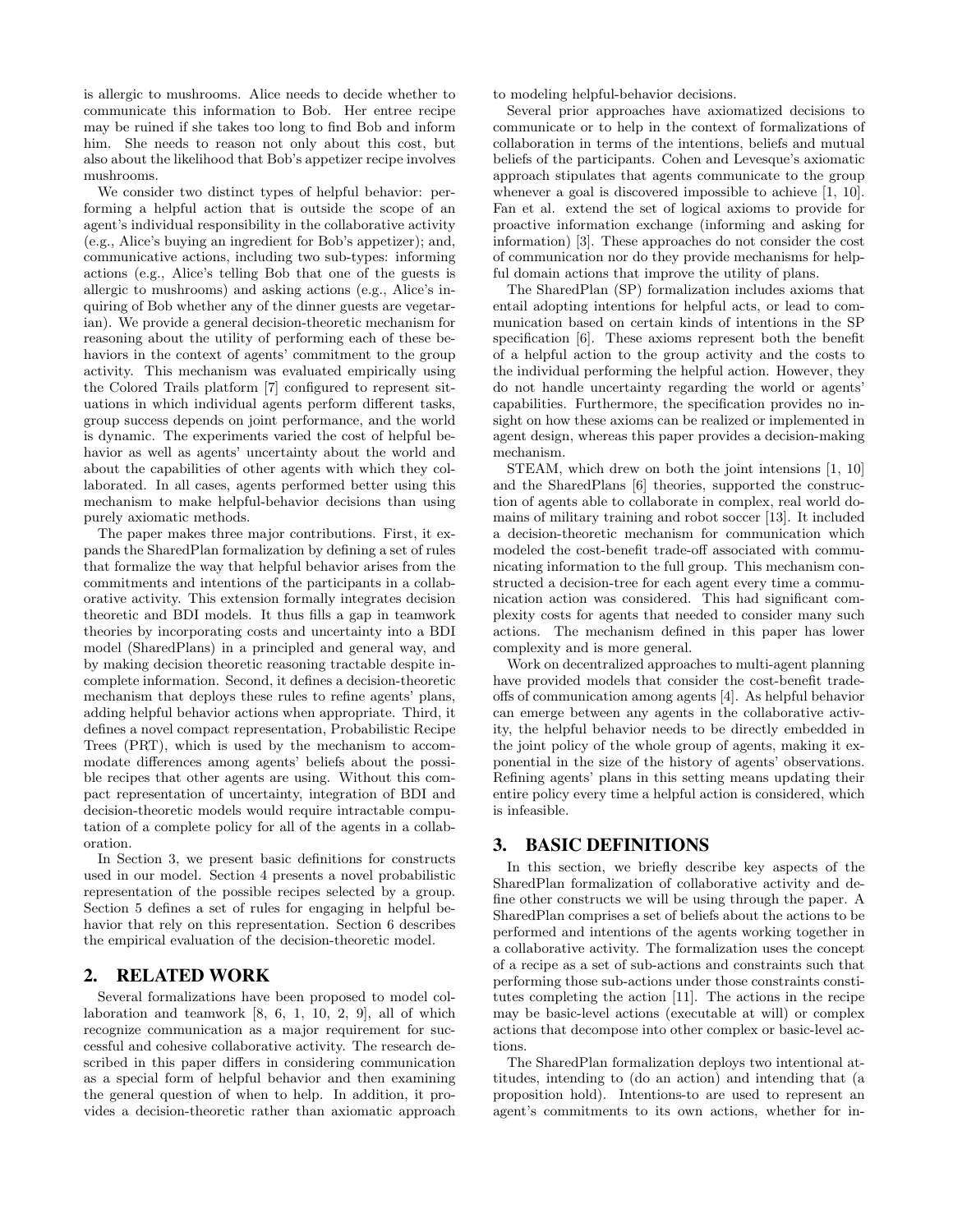| $Context(C_{\alpha}, G_1, \alpha, T)$        | the believed context of action $\alpha$         |
|----------------------------------------------|-------------------------------------------------|
| $cba.basic(G_1, \beta, C_\beta)$             | probability that can bring about action $\beta$ |
| $cost \cdot basic(G_1, G_2, \beta, C_\beta)$ | cost of action $\beta$                          |
| $V(G_1, \alpha, C_\alpha)$                   | value of action $\alpha$                        |

Table 1: Summary of predicates and functions

dividual ends or as part of a group activity. Intentionsthat are used to represent an agent's commitments toward the group activity and the actions of its partners in service of that activity. Following SharedPlans, we represent agent  $G_1$ 's commitment to do an action  $\alpha$  in context  $C_{\alpha}$  as  $Int.To(G_1, \alpha, C_{\alpha})$ .  $Int.Th(G_1, prop, C_{prop})$  represents  $G_1$ 's intention that proposition *prop* holds in context  $C_{prop}$ .

For the purposes of this paper, we define the context in which an action is performed by an agent or a group of agents as the combination of the information that agents use to make decisions about that action at a particular time. For example, Alice's context for meal-making includes Alice's beliefs about the world (e.g., whether there are fresh tomatoes in the house), and Alice's beliefs about Bob's context for meal-making (e.g., Alice's beliefs about Bob's knowledge about whether there are tomatoes).

Table 1 summarizes several new predicates and functions used in this paper. The predicate Context is true if  $C_{\alpha}$ is the context in which agent  $G_1$  believes at time T that action  $\alpha$  is being done. The function *cba.basic* refers to the probability that agent  $G_1$  can bring about (i.e., successfully complete) a basic-level action  $\beta$  in context  $C_{\beta}$ . Similarly,  $cost \cdot basic$  refers to the cost incurred by agent  $G_1$  when basiclevel action  $\beta$  is executed by agent  $G_2$  in context  $C_\beta$  (where  $G_1$  and  $G_2$  may refer to the same agent).

The function V represents the non-negative utility value for agent  $G_1$  for successful completion of action  $\alpha$  in context  $C_{\alpha}$ . If an action is a basic level action, the utility for performing the action is equal to the V -function value. The utility for carrying out a complex action based on a given recipe includes the value of  $V$  for the action, as well as the sum of the utilities for performing each of its sub-actions. Thus, for a complex action, the utility may be more than "the sum of its parts". For example, the utility for making dinner may be higher than the combined utilities of making the individual dishes. The valuation of an action may be zero if accomplishing that alone does not provide any utility. For example, suppose that Alice and Bob fail to make dinner, because Alice did not prepare an entree. However, Bob prepared an appetizer. Their utility will be higher than in the case where neither Alice nor Bob prepared their respective dishes. In contrast, the utility for chopping onions is zero if the plan for mushroom puffs fails.

We assume that  $cba.basic, cost.basic$  and  $V$  are intrinsic properties of actions and that agents either know or have an estimate of these values in their mental models. We also assume that agents engaging in a collaboration aim at maximizing some agreed upon and commonly known utility of the group. This utility is a computable value, which is typically some combination of individual agents' utilities and some other costs weighted appropriately. For the purposes of the paper, we assume that agents are truthful, and they do not exhibit malicious behavior.

## 4. PROBABILISTIC RECIPE TREES

Key features of the SharedPlan formalism are that agents'

plans may be partial, agents may have incomplete information about the way to accomplish a group activity, and agents are responsible for different constituent actions. For example, Alice may not know the appetizer Bob is making, but they still have a joint commitment to cook dinner. However, agents cannot reason about the benefit to the group from engaging in a helpful action when they have no information about the recipes that other group members are considering. To bridge this gap, we introduce a novel representation, Probabilistic Recipe Trees (PRTs), which enable agents to represent their beliefs about the recipes that may be selected by group members to complete a collaborative activity.

A Probabilistic Recipe Tree (PRT) for an action  $\alpha$  is a structured tree representation that defines a complete probability distribution over the possible recipes for accomplishing  $\alpha$ . Each node in a PRT represents an action and has several properties associated with the action (e.g., the set of agents responsible for carrying out the action). Leaf nodes represent basic-level actions, and intermediate nodes represent complex actions. Intermediate nodes may be either AND or OR nodes. Each child of an AND node represents a constituent sub-action of a recipe for completing the AND node action. Each child of an OR node represents a possible choice of a recipe for the OR node action, where the choice is non-deterministic. Each branch from an OR node to one of its children nodes has an associated probability representing the likelihood that the child node is selected as a recipe for the OR node action. Figure 1 presents a PRT for preparing a dinner consisting of an appetizer and an entree. The children of the top node of the tree (making dinner) are making an appetizer and making an entrée. The children of the appetizer node represent possible recipes for an appetizer: mushroom puffs, lettuce salad, and tomato salad. The likelihood of selecting mushroom puffs as the appetizer in this example is 0.7.

Thus, a PRT defines a probability distribution over possible recipes for completing the action associated with the root node. The PRT of Figure 1 includes a probability distribution over 9 possible recipes for making dinner. An assignment of recipes to all of the OR nodes constitutes one deterministic recipe for achieving this action. For example, one possible recipe for meal-making is making mushroom puffs and chicken with tomato sauce. The probability of choosing this recipe is 0.35.

A PRT is exponentially more compact than an exhaustive representation over a set of recipes. That this is the case may be seen by considering the space of recipes with up to n potential recipes for each action, with each recipe having up to m constituent actions, and d representing the number of levels of decomposition needed to transform the top-level action into basic-level actions. The size of an exhaustive tree representation for each possible recipe in this setting is  $O(m^d)$ . Because there are n possible recipes for each action, the number of possible trees is  $O(n^{m^d})$ , and a distribution over recipes will have to assign a separate probability for each of them. In contrast, the size of the PRT for this example is  $O((nm)^d)$ , which is exponentially smaller.

A PRT is also a modular representation. The following three operators may be used to restructure a PRT as agents refine their recipes with helpful actions.

**Addition:** The operator  $PRT_{\alpha} \bigcup PRT_{\beta}$  adds  $PRT_{\beta}$  as a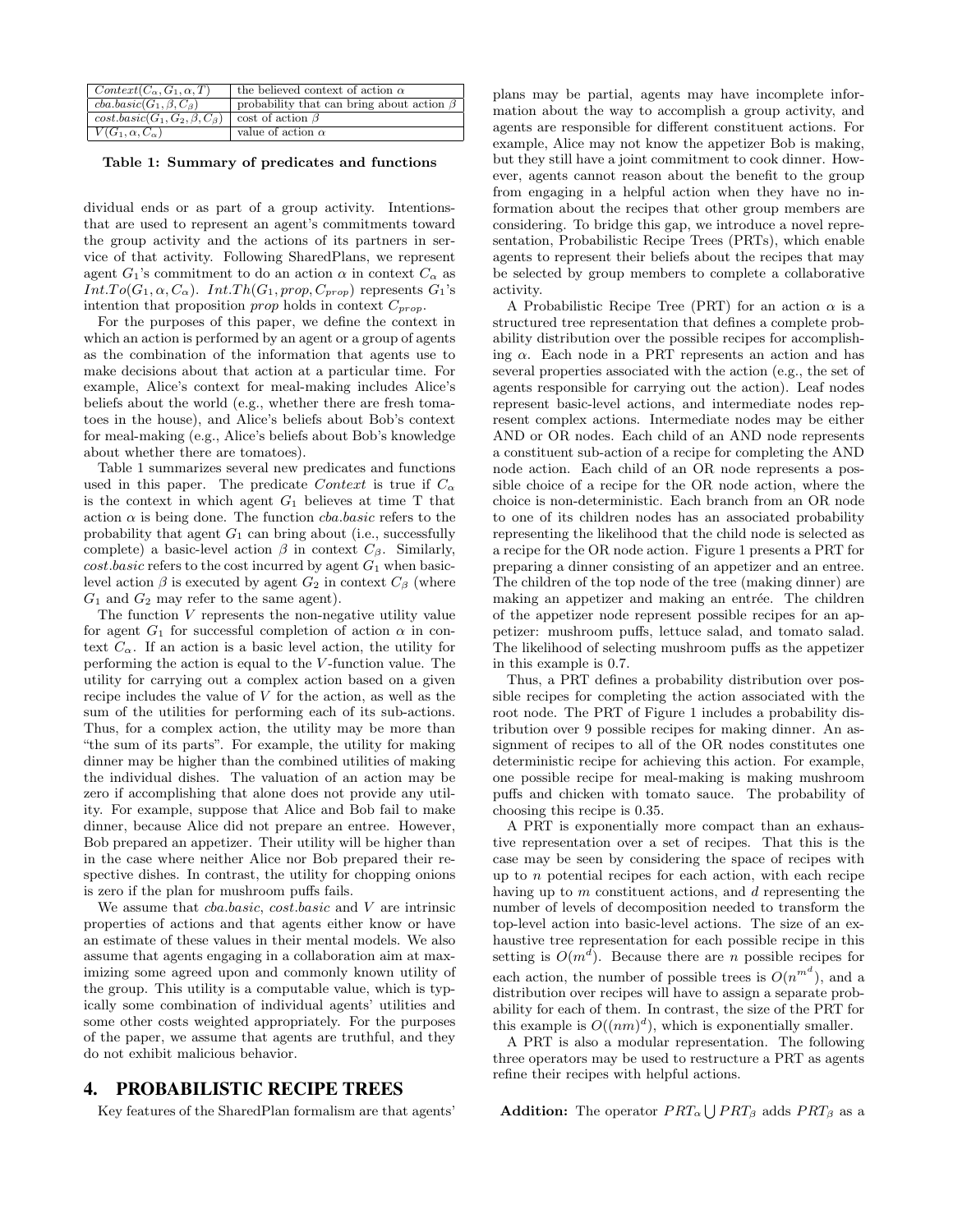

Figure 1: A Probabilistic recipe tree for the meal preparation example. Each node is associated with an action (e.g., make mushroom puffs), and a set of agents to perform the action (e.g.,  $\{G_1, G_2\}$ ).

child of  $PRT_{\alpha}$ . If  $\alpha$  is an OR node, then the probability distribution over the branches leaving the OR node is normalized.

- **Subtraction:** The operator  $PRT_{\alpha} \setminus PRT_{\beta}$  removes the sub-tree  $PRT_{\beta}$  from  $PRT_{\alpha}$ , if such a sub-tree exists. If  $\alpha$  is an OR node, then the probability distribution over the branches leaving the OR node is normalized.
- over the branches leaving the OK hode is hormalized.<br> **Replacement:** The operator  $PRT_{\alpha} \otimes PRT'_{\beta}$  removes  $PRT_{\beta}$  (the original PRT for  $\beta$  in  $PRT_{\alpha}$ ) from  $PRT_{\alpha}$ , adds  $PRT'_{\beta}$  to the parent node of  $PRT_{\beta}$ . If this parent is an OR node, the probability distribution over the branches leaving the node is normalized. The PRT replacement operation is more than subtraction followed by addition in that it gets from the subtraction the node at which the new subtree will be added (eliminating the need for search).

The decision-theoretic analysis of helpful behavior requires computing the costs and benefits of performing an action based on the selected recipes. To this end, we utilize the following set of functions to represent agents' beliefs for the recipes selected for an action, and to evaluate the costs and utilities of these recipes.

The function  $p\text{-}CBA(PRT_\alpha, C_\alpha)$  represents the probability of successfully performing action  $\alpha$  in context  $C_{\alpha}$  given the recipes represented in  $PRT_{\alpha}$ . For leaf nodes representing basic actions, the function returns a value that equals the function cba.basic applied to the leaf. For AND nodes the function returns the product of the probabilities that the children nodes will succeed. For OR nodes, the function returns an average of the likelihood that the child nodes will succeed, weighted by the probability assigned to the child.

The  $Cost(G_i, PRT_{\alpha}, C_{\alpha})$  function represents the expected cost to agent  $G_i$  for the group carrying out the recipes represented in  $PRT_{\alpha}$  in context  $C_{\alpha}$ . For leaf nodes, this function returns the value of the function cost.basic applied to the leaf. For AND nodes this function is a summation of the cost of its children nodes. For OR nodes it is an average of the costs for the children nodes, weighted by the probability

| Type                                  | Notation                                  | Meaning                                                          |
|---------------------------------------|-------------------------------------------|------------------------------------------------------------------|
| Actions                               | $\alpha \in \Omega$                       | top level action                                                 |
|                                       | $\beta \in \Omega$                        | $\beta \in sub-actions(\alpha)$                                  |
|                                       | $\gamma \in \Omega$                       | helpful act                                                      |
| Agents                                | $GR \subset \mathcal{A}$                  | agents involved in Shared Plan for $\alpha$                      |
|                                       | $G_1 \in GR$                              | agent reasoning about helpful behavior                           |
|                                       | $G_2 \in GR$                              | partner(s) of $G_1$                                              |
| Time                                  | $T_i$                                     | current time                                                     |
|                                       | $T_{\alpha}$                              | time of execution for $\alpha$                                   |
| Contexts                              | $C_{\alpha} \in \mathcal{C}$              | $Context(C_{\alpha}, G_1, \alpha, T_i)$                          |
|                                       | $C_{\alpha}^{T_{\alpha}} \in \mathcal{C}$ | $Context(C_{\alpha}^{T_{\alpha}}, G_1, \alpha, T_{\alpha})$      |
|                                       | $C_{GR} \in \mathcal{C}$                  | $Bel(G_1, Context(C_{GR}, GR, \alpha, T_i))$                     |
|                                       | $C_{GR}^{T_{\alpha}} \in \mathcal{C}$     | $Bel(G_1, Context(C_{GB}^{T_{\alpha}}, GR, \alpha, T_{\alpha}))$ |
|                                       | $C_{\beta}\in\mathcal{C}$                 | $Context(C_{\beta}, G_1, \beta, T_i)$                            |
|                                       | $C^{Bel}_\beta \in \mathcal{C}$           | $Bel(G_1, Context(C_{\beta}^{Bel}, G_2, \beta, T_i))$            |
|                                       | $C_{\gamma} \in \mathcal{C}$              | $Context(C_{\gamma}, G_1, \gamma, T_i)$                          |
| $\mathcal{P} \mathcal{R} \mathcal{T}$ | $PRT_{\alpha} \in \mathcal{PRT}$          | PRT selected for action $\alpha$                                 |
|                                       | $PRT_{\beta} \in \mathcal{PRT}$           | PRT selected for action $\beta$                                  |
|                                       | $PRT_{\gamma} \in \mathcal{PRT}$          | PRT selected for action $\gamma$                                 |

Table 2: Summary of notations

assigned to each child.

The function  $Eval(GR, PRT_{\alpha}, C_{\alpha})$  represents the expected utility to the group for carrying out the recipes represented in  $PRT_{\alpha}$  in context  $C_{\alpha}$ . It is the difference between the expected utility to the group for carrying out  $\alpha$  and the expected cost, given the recipes represented in  $PRT_{\alpha}$ . It combines the expected utility of the parent node with the expected utilities of its children. The expected utility of a node is the value of the action that the node represents multiplied by the success probability  $(p\text{-}CBA)$  of the node. If the node is an OR node, the expected utility of each child node is weighted by its branching probability. Computation of the Eval function requires traversing the entire PRT, because a recipe that is selected for one of the subactions in a PRT may affect the evaluation of a recipe for another subaction in the tree.

The Select-PRT( $G_1, \alpha, C_\alpha$ ) refers to the PRT that represents  $G_1$ 's belief about the possible recipes it will select to perform action  $\alpha$  in context  $C_{\alpha}$ . Predict-PRT( $G_1, G_2, \alpha, C_{\alpha}$ ) refers to the PRT that represents  $G_1$ 's belief about the possible recipes  $G_2$  will select to perform action  $\alpha$  in context  $C_{\alpha}$ . The PRT given for the appetizer in Figure 1, represents Alice's belief for the recipes that Bob may select for making the appetizer. In addition, the predicate  $Selected-ERT(G_1,$  $PRT_{\alpha}, C_{\alpha}$  is true if  $PRT_{\alpha}$  is the recipe that is selected by  $G_1$  in context  $C_{\alpha}$ .

## 5. HELPFUL BEHAVIOR MODELS

In this section we present a decision-theoretic mechanism containing rules that agents can use to decide whether to undertake helpful behavior. We consider two types of helpful behavior: communicating with a partner and performing a specific domain action to assist a partner. Both types refine the recipes agents use, but in different ways. An agent that decides to communicate information to a partner will cause the partner to update its context to reflect this information, which may lead this partner to adopt a new recipe that is more likely to succeed. An agent that performs a helpful domain action is doing so to increase the likelihood that the partner's recipe, and by extension the group activity, will succeed. Table 2 presents the notation that is used in specifying the decision-theoretic mechanism.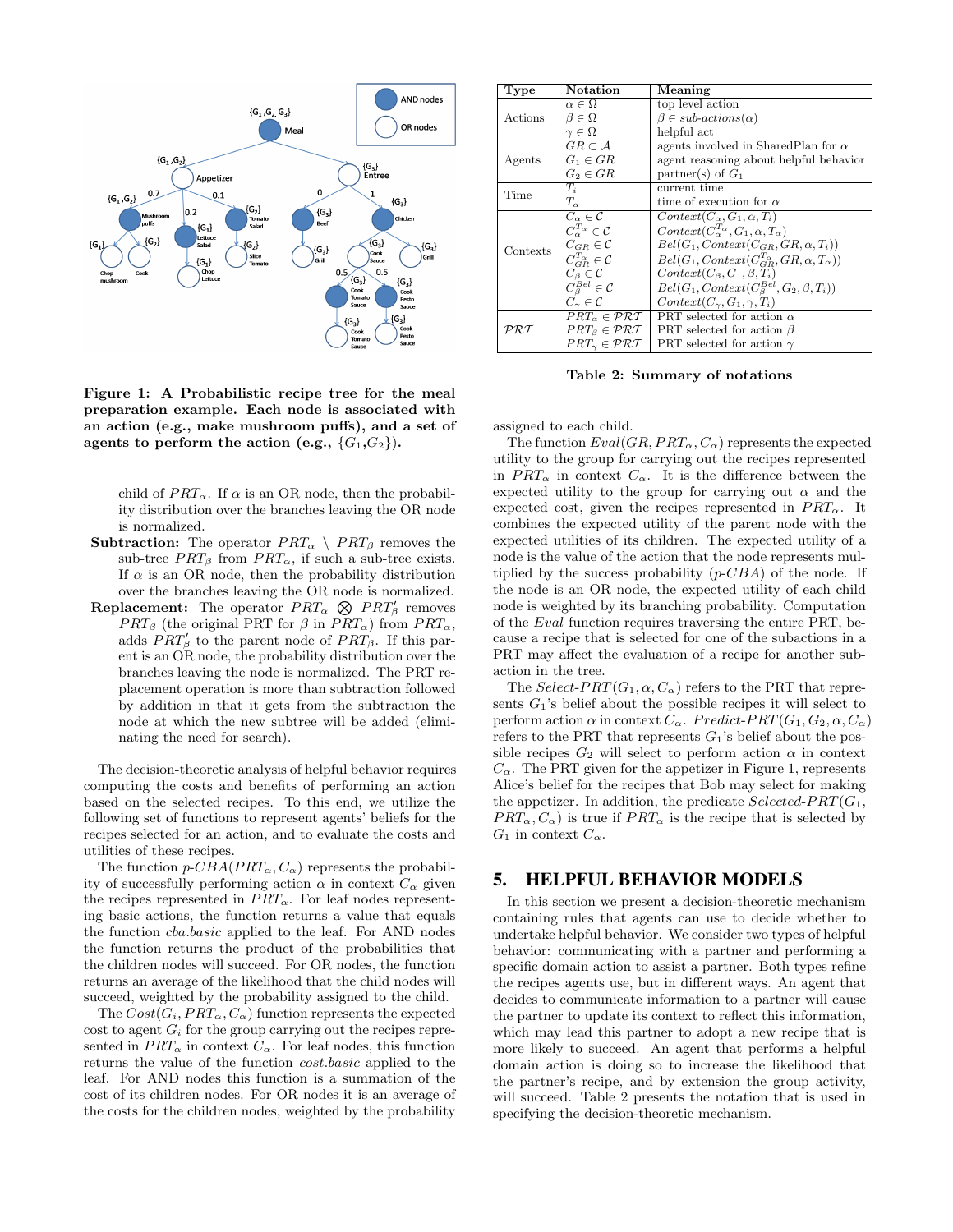#### 5.1 Commitment to Helpful Behavior

In this section, we define an agent's commitment to an activity in a way that reflects the agent's intention that a recipe that is optimal for the group (given the agent's beliefs) is selected. The clause  $Committed(G_1, GR, \alpha)$  refers to the commitment of agent  $G_1$  to the success of the group GR for achieving  $\alpha$ , when there exists a recipe  $PRT_{\alpha}$  that  $G_1$  believes will maximize the group utility, and  $G_1$  intends that all group members intend to carry out  $PRT_{\alpha}$  at execution time. In Definition  $1$  – the definition of  $Committed$  –  $SP(GR, \alpha, C_{\alpha})$  is true if GR has a SharedPlan for  $\alpha$  in  $C_{\alpha}$ , Bel is the standard modal operator for representing beliefs,  $Selected-PRT(GR, PRT_{\alpha}, \tilde{C}_{GR}^{T_{\alpha}})$  is true if it is believed that  $PRT_{\alpha}$  is selected by GR at time  $T_{\alpha}$  in  $C_{GR}^{T_{\alpha}},$   $\mathcal{PRT}_{-\alpha}$  is the set of PRTs for  $\alpha$  excluding  $PRT_{\alpha}$ .

**Definition 1 : Committed** $(G_1, GR, \alpha)$ , is true if agent  $G_1 \in \mathbb{G}R$  is committed to  $\mathbb{G}R$ 's success in doing  $\alpha$ 

Committed( $G_1$ ,  $GR$ ,  $\alpha$ ) iff  $[(G_1 \in GR) \wedge \text{SP}(GR, \alpha, C_{\alpha}) \wedge$  $(\exists PRT_{\alpha} \in \mathcal{PRT})$  $[Bel(G_1, (\forall PRT_i \in \mathcal{PRT}_{-\alpha})]$  $[\text{Eval}(GR, PRT_i, C_{\alpha}^{T_{\alpha}}) \leq \text{Eval}(GR, PRT_{\alpha}, C_{\alpha}^{T_{\alpha}})]) \wedge$  $\text{Int } \text{Th}(G_1, \, \text{Selected-PRT}(GR, PRT_\alpha, C_{GR}^{T_\alpha}))]]$ 

## 5.2 Performing a Helpful Action

The process for making the decision whether to perform a helpful action  $\gamma$  is specified by Algorithm 2. The first conditional establishes that agent  $G_1$  is committed to the success of the group for achieving  $\alpha$ . The second conditional holds if  $G_1$  believes that it can improve the utility of the action by executing the helpful act  $\gamma$ . To compute the utility of adding helpful action  $\gamma$ ,  $G_1$  reasons about the recipes it will adopt for helpful act  $\gamma$ , and the improvement it can generate by adding these recipes to the ones selected by GR for action  $\alpha$ . Agent  $G_1$  intends to do  $\gamma$ , if it believes that doing  $\gamma$  will lead to an improvement in the group's utility for carrying out  $\alpha$ .

Algorithm 2 : Helpful-Act $(G_1, GR, \alpha, \gamma)$ ,  $G_1$  helps  $GR$  in doing  $\alpha$  by doing  $\gamma$  if doing so increases the expected utility of GR for doing action  $\alpha$ , and  $G_1$  is committed to  $GR$ 's success in doing  $\alpha$ 

| if Committed $(G_1, GR, \alpha)$ then                                                                      |
|------------------------------------------------------------------------------------------------------------|
| $PRT_{\alpha} := \text{Predict-PRT}(G_1, GR, \alpha, C_{GR})$                                              |
| $PRT_{\gamma} := \text{Select-PRT}(G_1, \gamma, C_{\gamma})$                                               |
| $PRT_{\alpha}^{Help} := PRT_{\alpha} \bigcup PRT_{\gamma}$                                                 |
| utility := Eval $(GR, \overline{P}RT_{\alpha}^{Help}, C_{\alpha})$ - Eval $(GR, PRT_{\alpha}, C_{\alpha})$ |
| end if                                                                                                     |
| if utility $> 0$ then                                                                                      |
| Int.To( $G_1$ , $\gamma$ , $C_{\gamma}$ )                                                                  |
| end if                                                                                                     |

For example, if Bob believes Alice may intend to make pasta with tomato sauce, but he knows there are no fresh tomatoes left in the kitchen, he can perform a helpful action by adopting an intention to go to the market and buy some tomatoes. He should do so only if the cost related with going to the market is lower than the potential benefit to the dinner they are making.

#### 5.3 Deciding to Communicate

The ability to communicate information allows agents to convey changes in the world or to request information about the world. We present two rules for deciding whether to communicate.

#### *5.3.1 Conveying Information*

In situations in which two agents  $G_1$  and  $G_2$  are committed to the success of a collaborative activity, when  $G_1$ makes an observation, it needs to reason about informing  $G_2$  about this observation. The decision to communicate may improve the utility of the group, but communication is associated with a cost. Algorithm 3 specifies the process by which  $G_1$  reasons about this trade-off. In particular,  $G_1$ reasons about the recipes that  $G_2$  would adopt for doing sub-action  $\beta$  if  $G_1$  has communicated observation o. If the utility gain to the group from the adoption of this recipe is higher than the cost of communication, then  $G_1$  will communicate  $o$  to  $G_2$ .

In algorithm 3,  $Comm(G_1, G_2, o)$  refers to the inform action,  $COC(G_2)$  represents the cost of communicating with  $G_2$ . Context-Update( $C_{\beta}^{Bel}$ , o) represents context  $C_{\beta}^{Bel}$  updated with observation  $\rho$ .

Algorithm 3 : Inform $(G_1, G_2, \alpha, \beta, o)$ ,  $G_1$  informs  $G_2$  about observation  $o$ , if doing so increases the expected utility of GR for  $\alpha$ , and  $G_1$  is committed to GR's success in doing  $\alpha$ , where  $G_2$  has intention to do  $\beta$ 

| if Committed( $G_1$ , $GR$ , $\alpha$ ) then                                                             |
|----------------------------------------------------------------------------------------------------------|
| $PRT_{\alpha} := \text{Predict-PRT}(G_1, GR, \alpha, C_{GR})$                                            |
| $C_{\beta}^{o} :=$ Context-Update $(C_{\beta}^{Bel}, o)$                                                 |
| $PRT_{\beta}^{o} := \text{Predict-PRT}(G_1, G_2, \beta, C_{\beta}^{o})$                                  |
| $PRT_{\alpha}^o := PRT_{\alpha} \otimes PRT_{\beta}^o$                                                   |
| utility := Eval(GR, $\alpha$ , PRT <sub><math>\alpha</math></sub> , C <sub><math>\alpha</math></sub> ) – |
| Eval $(GR, \alpha, PRT_{\alpha}, C_{\alpha})$                                                            |
| end if                                                                                                   |
| if utility > $COC(G_2)$ then                                                                             |
| Int.To( $G_1$ , Comm( $G_1$ , $G_2$ , $o$ ), $C_{\alpha}$ )                                              |
| end if                                                                                                   |

For example, if Bob sees that there are no tomatoes in the kitchen, and he thinks that Alice is making a tomato sauce, he would conclude that their meal-making is likely to fail. If he informs Alice about this observation, Alice can update her recipe so that it does not contain tomatoes. If Bob forecasts that the utility improvement generated by Alice updating her recipe given the observation is higher than communication costs, Bob will inform Alice. However, if Bob believes that Alice is likely not to be using tomatoes or the communication cost is very high, then he would not inform Alice.

#### *5.3.2 Asking for Information*

Agent  $G_1$  may need to reason about asking  $G_2$  for  $\psi$ , if this information would beneficially change  $G_1$ 's recipe for doing sub-action  $\beta$ . To compute the utility of asking  $G_2$  about  $\psi$ ,  $G_1$  needs to consider how it will adapt its own belief about the recipes it will select, for each possible answer that is provided by  $G_2$ . Agent  $G_1$  computes the difference in expected group utility for  $\alpha$  between its initial belief about recipes to select for  $\alpha$  and any refined belief that is a result of the answer given by  $G_2$ .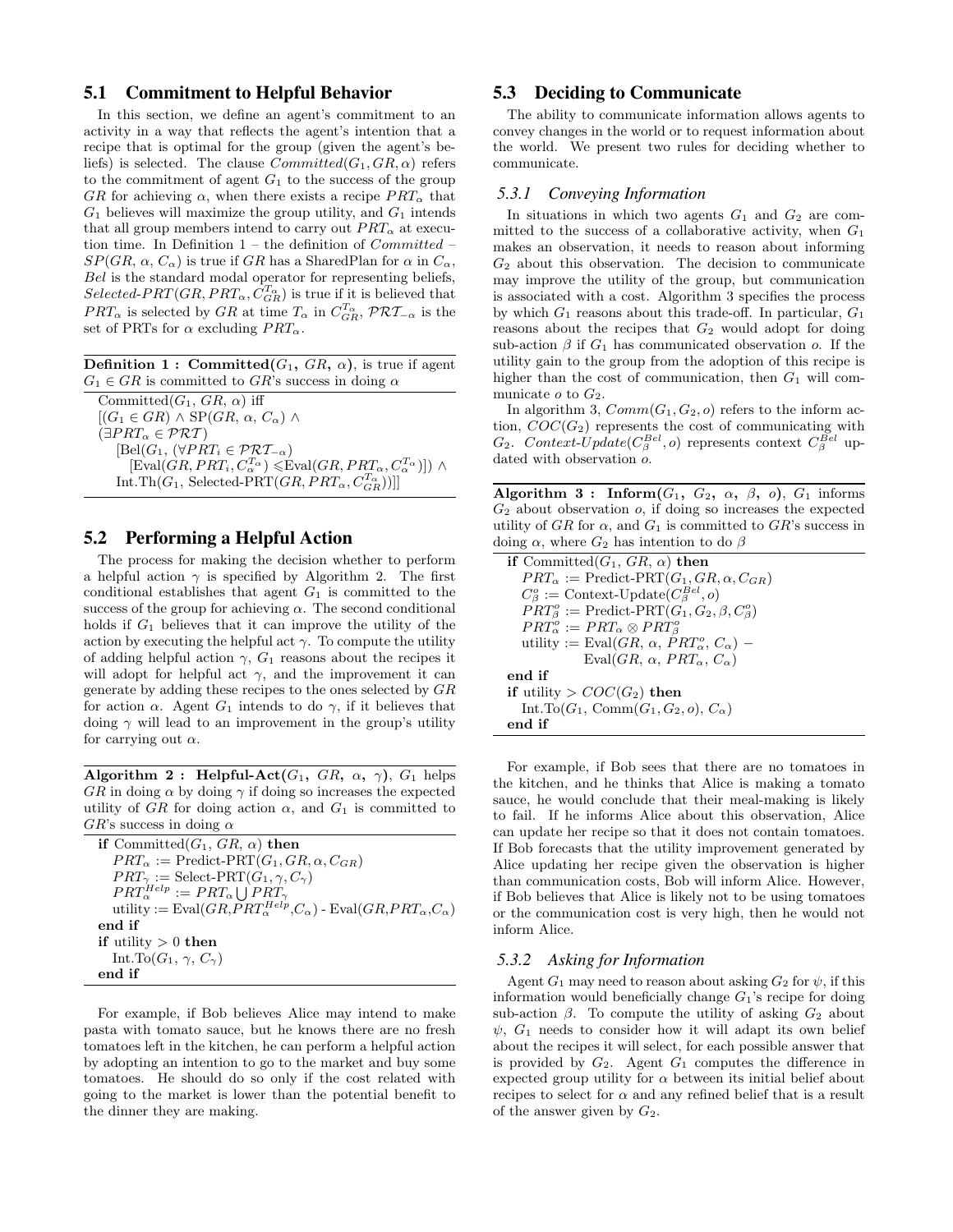In algorithm 4,  $C^o_\alpha$  and  $C^o_\beta$  are contexts updated by  $G_1$ with answer o,  $Comm(G_1, G_2, \psi)$  refers to the ask action,  $COC(G_2)$  represents the cost of communicating with  $G_2$ ,  $\Psi(\psi)$  is the set of observations that are answers to  $\psi$ ,

 $pr(Bel(G_2, o))$  is  $G_1$ 's prediction of the probability of receiving o from  $G_2$  as an answer to  $\psi$ .  $G_1$  believes there exists an observation  $o \in \Psi(\psi)$  that  $G_2$  believes to be the correct answer to question  $\psi$ .

Algorithm 4 : Ask $(G_1, G_2, \alpha, \beta, \psi)$ ,  $G_1$  committed to doing  $\beta$ , asks  $G_2$  question  $\psi$ , if doing so increases the expected utility of  $GR$ 's doing  $\alpha$ , and  $G_2$  is committed to  $GR$ 's success in doing  $\alpha$ 

| if Committed( $G_2$ , $GR$ , $\alpha$ ) then                      |
|-------------------------------------------------------------------|
| $PRT_{\alpha} := \text{Predict-PRT}(G_1, GR, \alpha, C_{GR})$     |
| for $o \in \Psi(\psi)$ do                                         |
| $C^o_\beta := \text{Context-Update}(C_\beta,o)$                   |
| $C_{\alpha}^{o} :=$ Context-Update $(C_{\alpha}, o)$              |
| $PRT_{\beta}^{o} := \text{Select-PRT}(G_1, \beta, C_{\beta}^{o})$ |
| $PRT_{\alpha}^o := PRT_{\alpha} \otimes PRT_{\beta}^o$            |
| utility := utility + $pr(Bel(G_2, o)) \times$                     |
| $(\text{Eval}(GR, \alpha, PRT^o_{\alpha}, C^o_{\alpha})$ –        |
| Eval $(GR, \alpha, PRT_{\alpha}, C_{\alpha}^{o})$                 |
| end for                                                           |
| end if                                                            |
| if utility > $COC(G_2)$ then                                      |
| Int.To( $G_2$ , Comm( $G_1, G_2, \Psi$ ), $C_{\alpha}$ )          |
| end if                                                            |

For example, if Alice has a plan for making tomato sauce but believes that her plan may fail as a result of there being no good tomatoes, she can ask Bob if he knows the availability of tomatoes. For each possible answer Alice may receive from Bob, she updates her belief about recipes to select that incorporates that answer. After weighting each possible updated recipe with the probability of receiving that answer, Alice computes the expected utility for asking. If it is higher than the communication cost, Alice considers asking. However, if Alice believes that the answer will not improve the recipe she selects, or the cost of communication is very high, then she would not consider communicating with Bob.

The extent to which ask decisions are profitable depends on how well agents are able to model how the world changes. If  $G_1$  believes the world is uncertain but it is not, it will keep asking needlessly. If  $G_1$  is not expecting any changes but the world is changing, it fails to ask when needed.

The complexity of Algorithm 4 depends heavily on the size of  $\Psi(\psi)$ , the number of observations that are answers to question  $\psi$ . Recent work has provided techniques to facilitate this computation for situations with large numbers of possible answers in collaborative settings [12].

#### 6. EMPIRICAL EVALUATION

In this section we provide an empirical evaluation of the mechanism described in Section 5. The evaluation used the Colored Trails (CT) system, a publicly available test-bed developed for investigating decision-making in task settings, where the key interactions are among goals, tasks required to accomplish those goals, and resources needed to perform the tasks  $<sup>1</sup>$  [7]. CT is played on a rectangular board of colored</sup>

squares. The players are located randomly on the board. They are given chips of the same colors used in the game board. Goal squares are positioned in various locations on the board, and the object of the game is to reach those goals. At each turn of the game agents can move to an adjacent square on the board by surrendering a chip in the color of the square.

Our experiments used a configuration of CT in which certain squares on the board may turn into traps and prevent players' advancement. Players have full visibility of the board and players' positions on the board, but cannot observe the chips the other player has. One of the players (called the observer) is able to observe the trap locations, whereas the other player (the partner) cannot. The game proceeds for a specified number of turns. At the end of the game, a score is computed for each player that depends on the number of goals the player was able to achieve, the number of chips left in its possession, and the score for the other player.

This CT game is an analogue of a task-setting in which players have partial knowledge about the world and about each other. Chips represent agents' capabilities, and a path to a goal square on the board represent agents' plans for achieving their goals. There may be several paths agents can take to reach a goal square, like there are several recipes that agents can use to achieve their goal. Traps represent the possibility that a plan may fail in a world that may change. Players have an incentive to collaborate in this game because their scores depend on each other.



Figure 2: Screen-shot of CT game

A snapshot of the game is presented in Figure 2. The game board is displayed on the left of the figure;  $P_2$  represents the observer player and  $P_1$  represents its partner;  $\delta_1$  to  $\delta_6$ represent lower-level goals that are positioned on the board itself;  $\alpha$ ,  $\beta$  and  $\gamma$  represent higher level goals. Players' chips are shown on the top-right of the figure, and the possible recipes for  $\alpha$  are presented on the bottom-right section of the figure.

In this game,  $P_1$  is committed to accomplishing goal  $\beta$ because it is closer to the constituents goals of  $\beta$ , and  $P_2$  is committed to  $\gamma$ .  $P_1$  is able to achieve goal  $\beta$  by achieving sub-goals  $\delta_1$  and  $\delta_2$ , but it cannot achieve  $\delta_3$  because it lacks a purple chip.  $P_1$  is unable to observe trap positions, and a trap is located just below its current location.

In this CT game, agents' context include both their beliefs about the world (e.g., probability distribution over possible trap positions), and beliefs about their partner's contexts (e.g., probability distribution over the chips the partner possesses). The success probability (p-CBA value) of a path

 ${}^{1}CT$  is open source software and can be downloaded at http://www.eecs.harvard.edu/ai/ct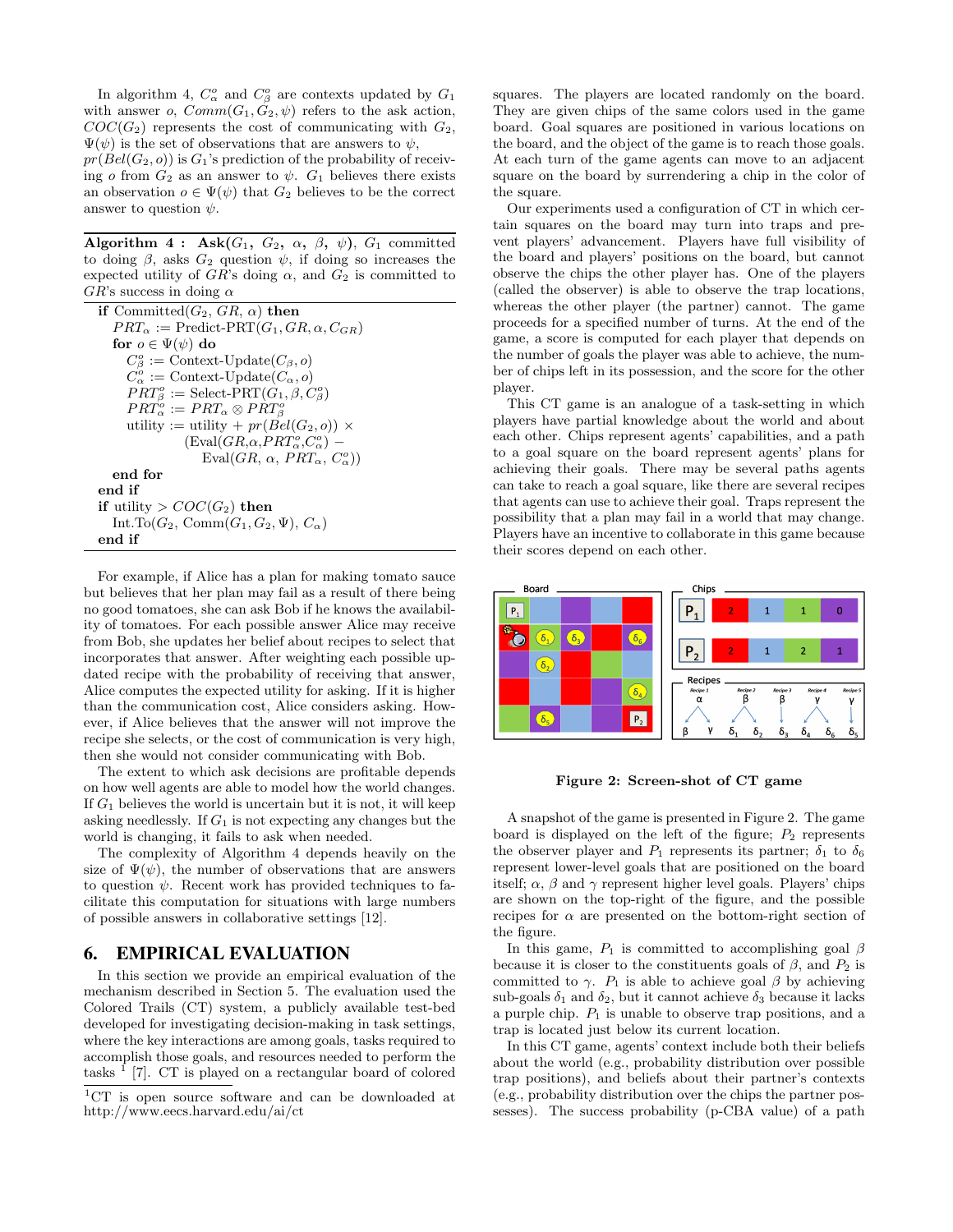towards a goal is obtained by combining these beliefs. A player successfully moves to an adjacent square if it is not a trap position. The value of the basic action cba.basic corresponds to the probability that the square the agent moves onto is not a trap. Players receive 100 points for reaching the goal (completing task  $\alpha$ ), and 10 points for reaching any of  $\delta_i$ . Thus the valuation is 100 points for  $\alpha$ , 10 for any  $\delta_i$ , and zero for the rest of the goals. The agreed upon utility function of our formalism corresponds to the joint scoring function of the game. A sample PRT for a collaborative plan for the CT game is shown in Figure 3.



Figure 3: A sample PRT for CT SharedPlan game

In the game, the observer can help its partner by giving away chips so that the partner is able to realize a path to the goal which was formerly inaccessible. In addition, players can communicate information about traps in one of two ways: the observer can inform its partner about trap positions, or its partner can ask about the location of traps directly. There is a cost associated with all of these helpfulbehavior actions, and players need to weigh this tradeoff when they engage in helpful-behavior decisions.

#### 6.1 Experimental Setup and Results

We used the CT game described above as a test-bed for quantitative analysis of our decision-theoretic helpful behavior models. The helpful behavior rules are evaluated in terms of the average score they generated across 500 game plays. The significant differences in average scores of the protocols are tested with t-test for paired two-samples for means, and labeled whenever the difference was not in the 95% confidence interval. In all experiments, the chips agents possess in the game and the board layout are drawn from a uniform distribution that is common knowledge between players. The probability that a trap may appear for a given color is known to the observer, but not to its partner.

The first set of experiments compared the following three protocols for deciding whether to perform helpful act: The Helpful Act protocol uses Algorithm 2 to determine whether to perform a helpful act; the Random Help protocol gives away a random colored chip; the No Help protocol never gives away chips. We varied whether the observer has complete or incomplete information about the chips of its partners. Figure 4 shows the joint scores that players achieve by using the different protocols. The results show that the



#### Figure 4: Performance of helpful act protocols by helpful act cost, observer uncertainty

Helpful Act protocol performs significantly better than the Random Help and the No Help protocols. Except for cost 30, the performance of Helpful Act with high observer uncertainty is not significantly different than No Help. The performance of the Helpful Act protocol improves significantly as the observer's uncertainty decreases.

The second set of experiments compared four different communication protocols. The Inform protocol uses Algorithm 3 to determine whether the observer should tell its partner about trap positions. The Ask protocol utilizes Algorithm 4 to determine whether the partner should ask the observer about trap positions. In the Always Inform protocol (AI), the observer always informs its partner, regardless of the its partner's need. The Never Communicate protocol (NC) does not allow any type of communication. We varied three factors to assess the performance of these protocols: the communication cost, observer uncertainty about the partner's chips, and the uncertainty in the world about how frequently traps occur on the board. As the partner player's uncertainty about the world increases, we expected the benefit of communication to increase because the partner cannot observe trap positions.



Figure 5: Performance of communication protocols by communication cost, observer uncertainty, world uncertainty

Figure 5 shows the average performance of the different communication protocols. On each graph, the vertical axis represents the average score of the game; the horizontal axis